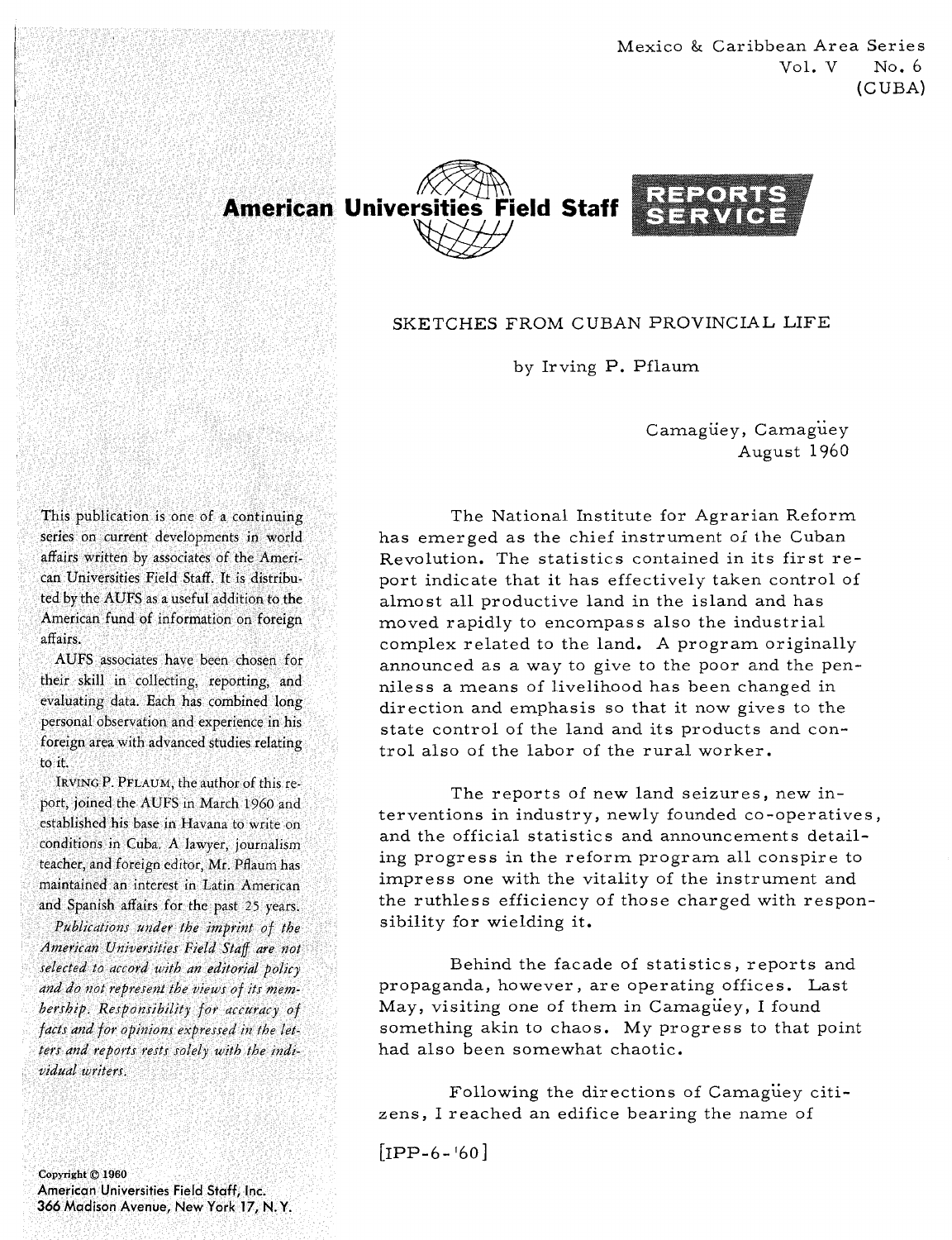

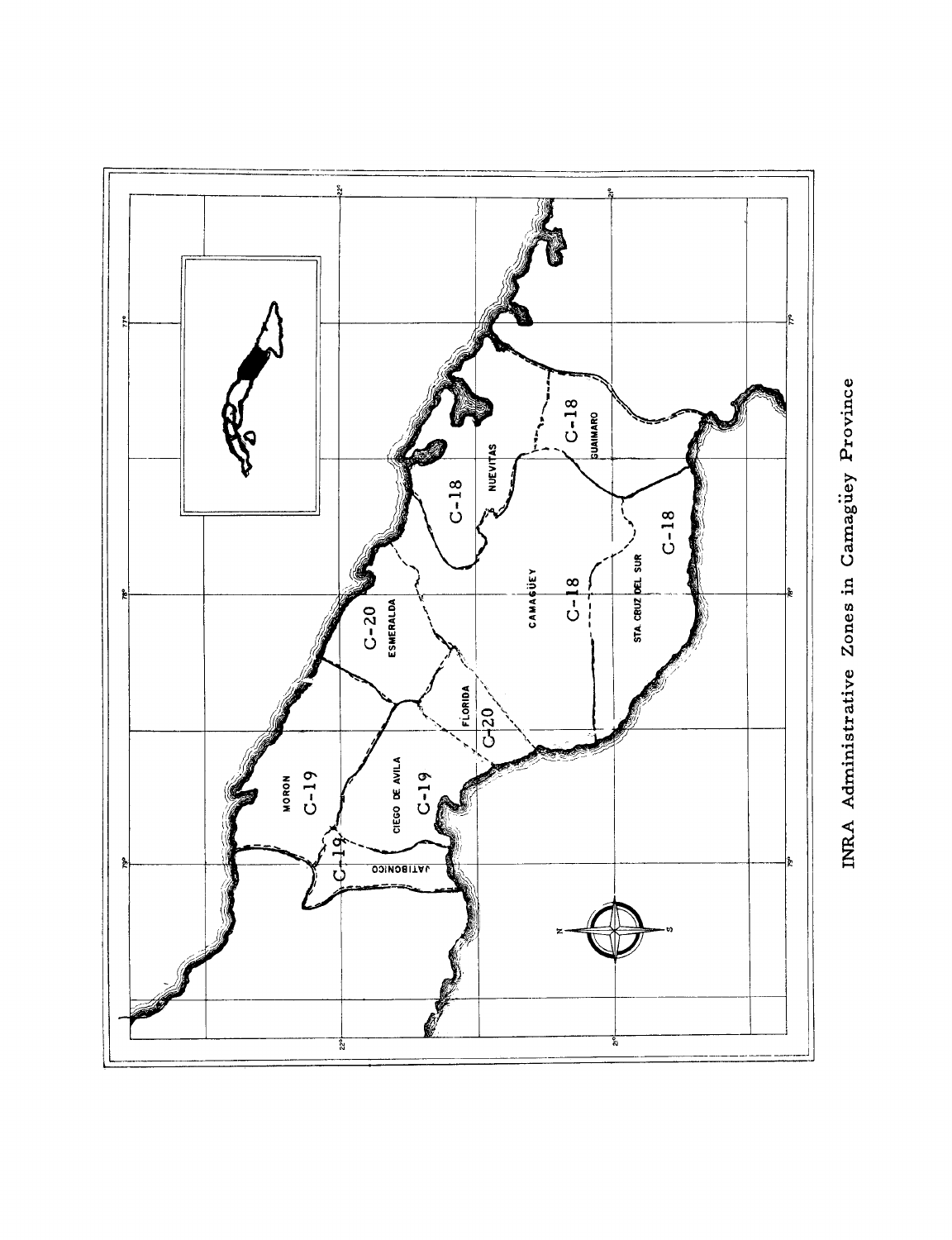INRA. Outside the barred doors was a group of some 50 to 60 persons, mostly women, each with a paper held aloft, most of them shouting and calling to a guard at the door, all of them pushing to be admitted.

**A** bystander on the corner, on being questioned, said the supplicants were representatives of needy families seeking a monthly dole. A dole of 20 pesos, he said; of 50 pesos, corrected another bystander.

"From INRA?" I asked, not with too much surprise. I pointed to the name on the building.

"Oh, no," replied the bystanders. "INRA has moved," said one. "This building now is for the relief agency. These people are unemployed." And they told me how to find INRA.

Once you know the locality it is easy to find the INRA administrative offices for Zone C- 18. It is likely to be one of the busiest spots in any town. Outside there will be jeeps, autos, trucks, each bearing the mark of some INRA division: "Industrial Section Chief," "Supplies and Transport," "Inspection of Co-operatives.'' Outside will be groups of men, many wearing boots and the broad, white hat of the Cuban countryside. Inside more people will be waiting and there is likely to be a receptionist with a curt, impatient style.

INRA in Camaguey has a modern building on the river, larger than those of the organization I had visited in other provinces. And it seemed better organized: there were department heads (co-operatives , industrial, personnel, fiscal) each with an office. There was an office labeled "provincial delegate"--the man I had come to see, a Captain Jorge E. Mendoza Rebor edo. "He is in Havana,'' the receptionist announced curtly.

I inquired for his substitute and I asked if the receptionist or someone wouldn't please just read the letter I bore introducing me. Although (or because?) the envelope carried the imprint of the Prime Minister's office no one seemed interested in opening it. But I was shown the office of the provincial delegate and thus introduced into the inner sanctum of INRA (and without a pass--an oversight I later had to explain). The letter was read, and I was shunted to the personnel chief's office. It was occupied by a teenager and a bearded youth in uniform who on being asked his position blushingly explained he was in the army and only "visiting." (He had been reading a magazine.) The teenager summoned an older man (he must have been nearly 40) who was presented as one of the administrators of Zone C-18, one of three in Camaguey Province. In his office I met the teniente, age 25, and a very pretty stenographer who had been caught, as we entered, in a personal telephone conversation.

After the usual exchange of amenities, I asked, "And when did you begin your work here?"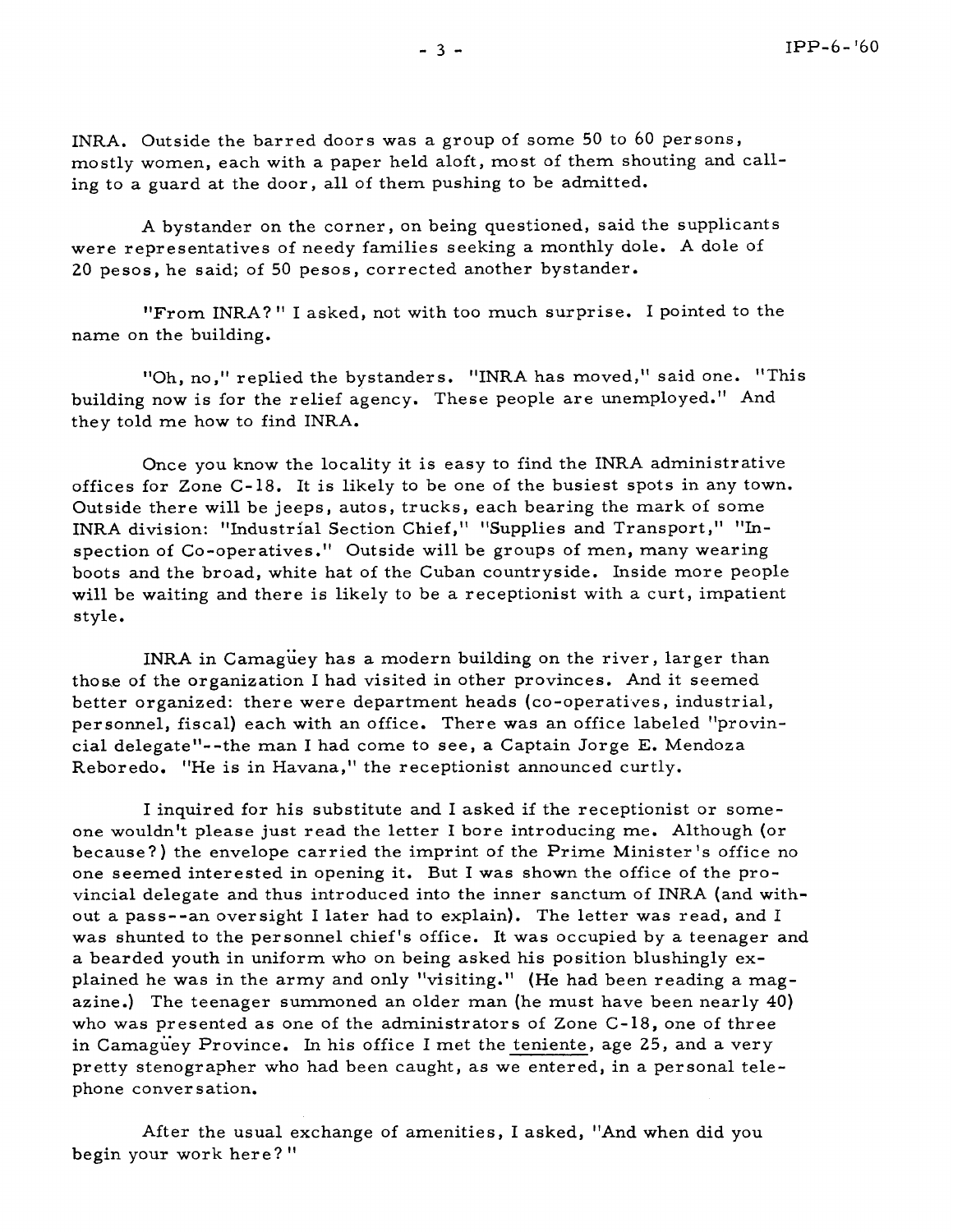"In the time that Matos left."

The young teniente talked easily, with no show of embarrassment at his reference to Dr. Fidel Castro's onetime friend, Hubert Matos, who was imprisoned because he openly opposed the radical administration of the Agrarian Reform Law. (In Santa Clara, capital of the neighboring Las Villas Province, people still whisper the name of Matos.)

"And that was how long ago? A year, perhaps?"

"Yes, about a year. No. Not that long." The teniente turned to a passing soldier, older and browner than he. "Chico," he said, "when was it that Matos left?"

"In October, I think." They counted the months together. "About six or seven months ago," the teniente announced.

"And what has INRA done in those months? You can get me some figures? How many co-operatives, what kinds  $\ldots$ ?"

"We are only beginning to know these things. Land was taken. Land We are only beginning to know these things. Land was taken. Land<br>
was given ... deserted. We hear of these every day. It will be six or seven<br>
years before it is organized, the <u>fiscales</u> only now are beginning to measure, years before it is organized, the fiscales only now are beginning to measure, to count the cattle, to make valuations of the buildings. In six or seven years we will have the job done."

There always are problems. One works night and day, visiting the cooperatives and here in this office. What you are seeing is a quiet day."

The inner sanctum into which the five or six private offices opened was large, dim, and cool. It contained two large tables and around them were gathered a number of men, farmers they seemed, standing and sitting as one of their number entered figures and names on a list. Everyone seemed to talk at once, and with the additional noises of the street, the talk of those waiting outside and in the reception room, the shouting was explicable.

I asked the teniente what the men around the tables were doing. "Administrators from the co-operatives," he said, "and their assistants. Collecting for their vouchers ."

As we were talking, one of the problems of which the teniente had spoken presented itself. A bearded and long-haired soldier came in and commandeered the single telephone. "Get me Simon Bolivar, direct," he commanded. At my startled look the teniente explained that "Simón Bolívar" was a co-operative. "We use names of our heroic dead," he said, "but sometimes other great people are honored. But we're not running short of names. We have 20,000 dead, you know."

"And how many co-operatives in Cuba, in this province? "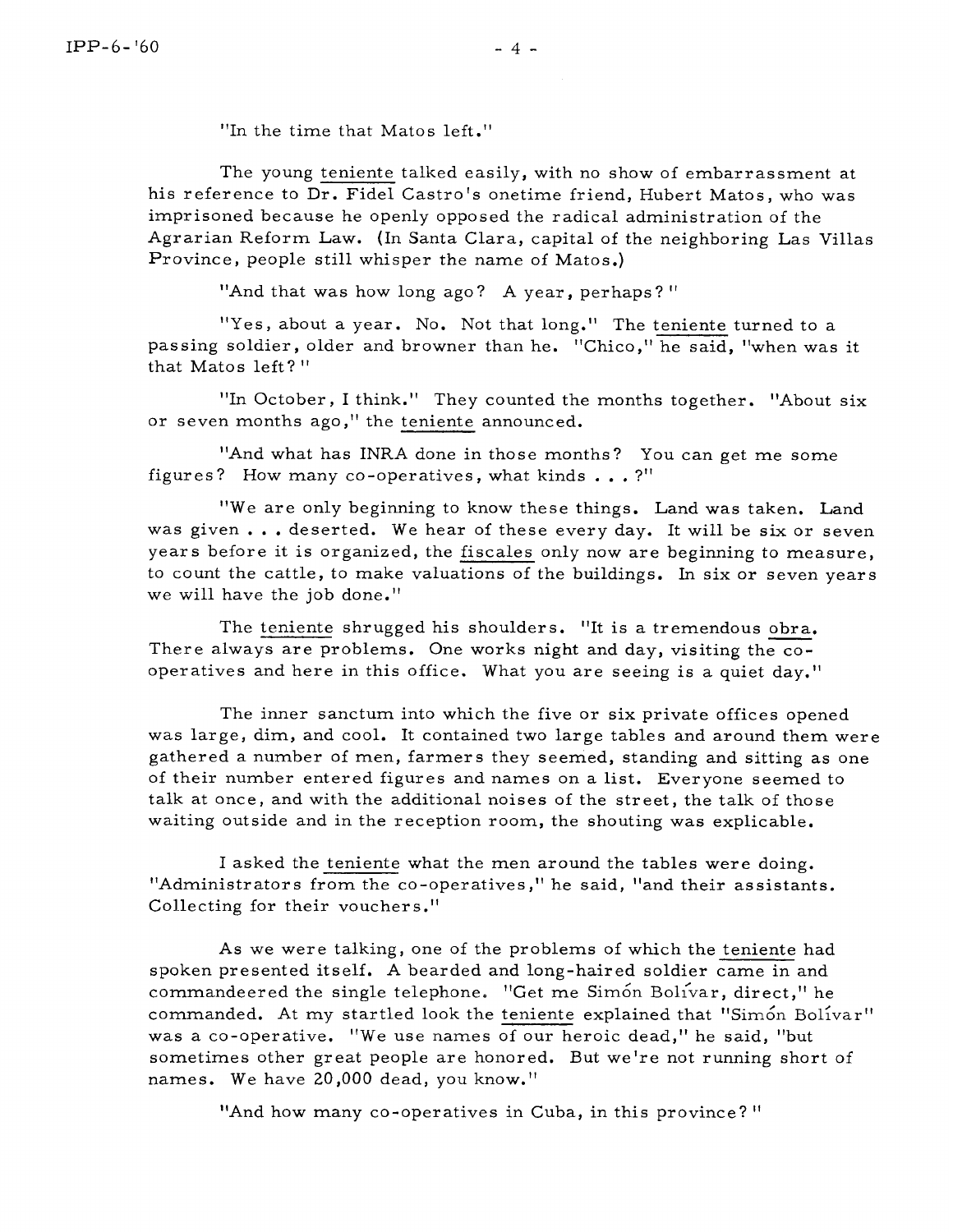"Who knows? We now have 51 in this zone."

**A** list of the co-operatives constituted in Zone C-18 of **INRA** (as of May 5, 1960) was found for me and the names of three co-operatives formed since it was typed were added by the pretty stenographer.

I thanked the teniente and bowed my way out of the offices from which part of the Cuban Revolution was being administered. My departure was confused only slightly by my need to explain why I wasn't in possession of the pass **I** should have been carrying.

> $\mathbf{x}$ ş. ż. المالو ж

## Casualty of the Cuban Revolution

His name was Jose Manuel Casanova and if he were alive today he would be 75 years old. He died 10 years ago of a heart attack, leaving most of his great estate to his only son and namesake, then 20. At the time of his death and for decades before that, the senior José Manuel had been known as the king of the sugar business, as indeed in a certain sense he had been. He certainly was a very wealthy man, the owner of great sugar cane lands and a mill in Pinar del Rio Province, which for many years he represented as senator in Cuba's Congress. He was a power in the old Liberal Party of Cuba and while he never succeeded in capturing the presidency for one of his candidates, his advice and support was sought by the men who filled that office; they made him Cuba's chief spokesman in Washington when there were sugar deals to be made and he became almost as well known by United States leaders in the '30's and '40's as he was known by those who mattered in Cuban society. For when he was 45 years of age, don Jose Manuel had ceased to be interested primarily in making money or in adding land or mills to his sugar holdings. "I started then," he told his son and heir later, "to seek honor for our name and to serve our country." He also, it seems, sought social position and prestige.

He had been born with none of these, nor with wealth, education, powerful friends or relatives. His father and mother were Cubans by birth, the children of Spaniards of obscure and plebeian ancestry, probably of a mixture of Basque and Catalan, though young Jos6 Manuel isn't certain. He knew only his grandmother, his father 's mother, a stern lady whose view of life differed greatly from that of her husband,

The Casanova family lived in the village of Bahia Honda, in Pinar del Rio Province, one of those rustic municipalities established during the 19th century to administer the law of Spain, to furnish a market place for the farmers and for the few fishermen of the nearby bay in the Gulf of Mexico. The father and mother had inherited some land from their respective parents but most of it had been sold or mortgaged away by the time José Manuel was a small boy, attending the village grammar school.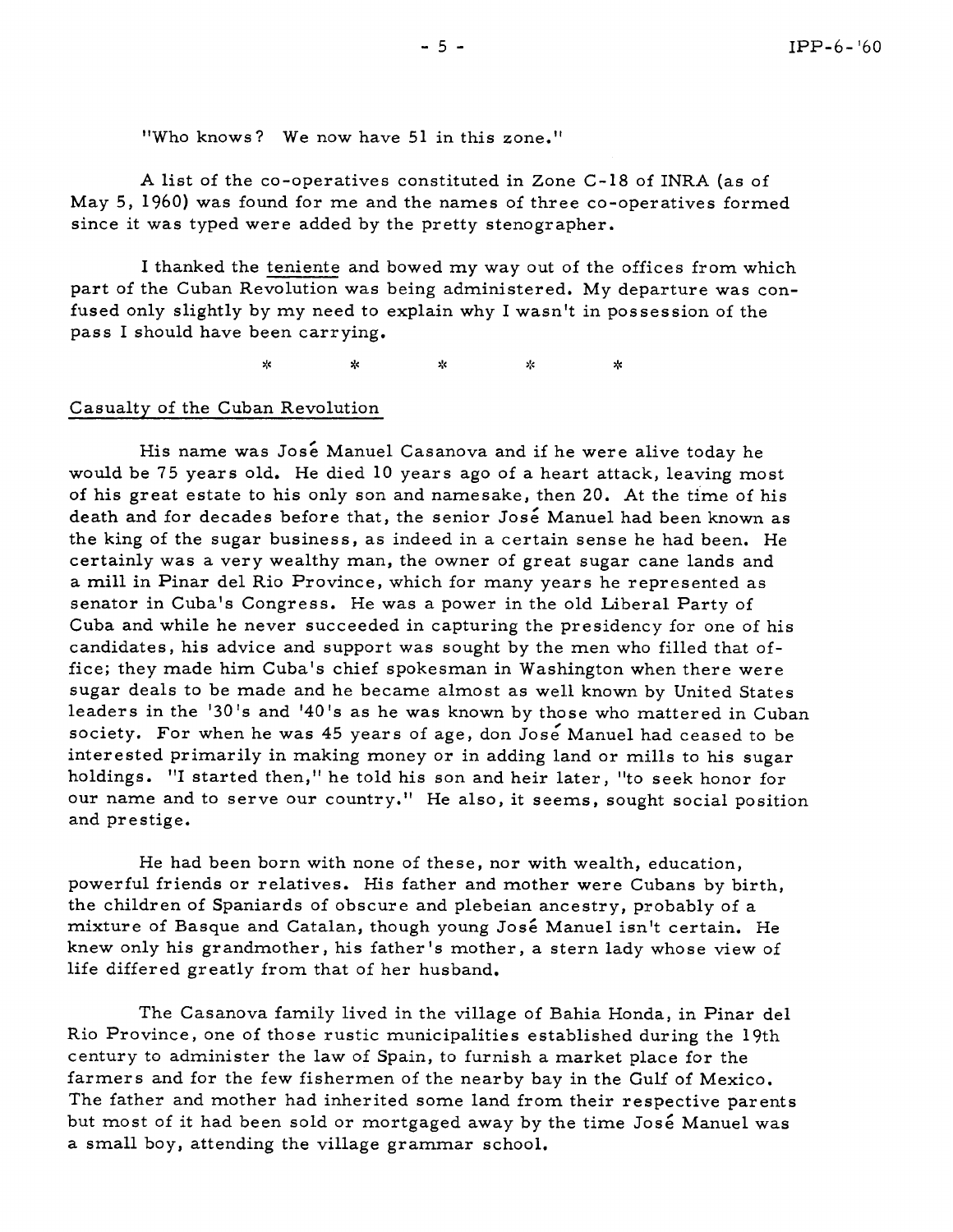For the father was more poet than businessman or farmer. He had a royal sinecure of some sort; he was one of the few men in the village who could read and write well. Apparently he was content with little money, an easy life, playing the guitar, singing the songs of old Spain and of Cuba, reading and writing and reciting poetry, "My grandfather seems to have been a happy man who wasted away his property while his wife grimly warned of retribution to come," the Casanova heir recalls. "She was filled with forebodings and made my father aware of the struggle for existence awaiting him, She was a woman who saw only extremes: 'One was a master or a slave,' she said, 'one wore the sash of recognition or the halter.'"

In 1896 the nearby town of Cabanas was captured from the Spaniards by General Antonio Maceo one of the heroes of the Cuban war of independence and within a few years Senor Casanova had lost his royal sinecure and with his wife and son had sought refuge in Havana, then a day or more distant from Bahia Honda. The family was penniless and the parents decided to place José Manuel, at 13, in the home of relatives where at least he could be fed and clothed and perhaps continue some schooling. The father and mother hoped to be able to care for themselves in the city.

The boy, however, was proud; he refused to be farmed out to relatives and instead he set out alone, on foot, his belongings tied into the traditional bundle over his shoulder, to return to Bahia Honda where he expected to find work. His first stop was a U.S. Army camp, under construction at Guanajay near Mariel, where the **U.S.** Navy was establishing a coaling station. These towns today are but 30 minutes or so from Havana on modern highways. At the beginning of this century, when young José Manuel returned on foot into Pinar del Rio Province, they were more than a day from the capital.

His first job was working for the Americans, digging ditches, latrines, and sleeping at night on the soiled uniforms of the soldiers in the storeroom. His fellow Cubans, realizing his limited physical capabilities, soon made him their water boy, and thus during several weeks he earned a little money and his livelihood.

José Manuel and the other Cubans eventually finished their work at the army camp and the boy continued his journey to Bahia Honda. There he found work in the cane fields of an ancient centrale, the Orozco Mill, owned and operated by a French couple, who soon got to know the young Cuban whose father had been the wit and poet of the nearby town during Spanish times. José Manuel labored at the killing work of cane cutting until the French owners made him first an employee in the mill office and then at 15 a clerk in their Havana office, for most of the sugar mills maintain such offices to handle the shipping and sales part of the business.

In Havana, Jose' Manuel attended a night school at the Centro Asturiano where he studied accounting and business management, graduating at 19 with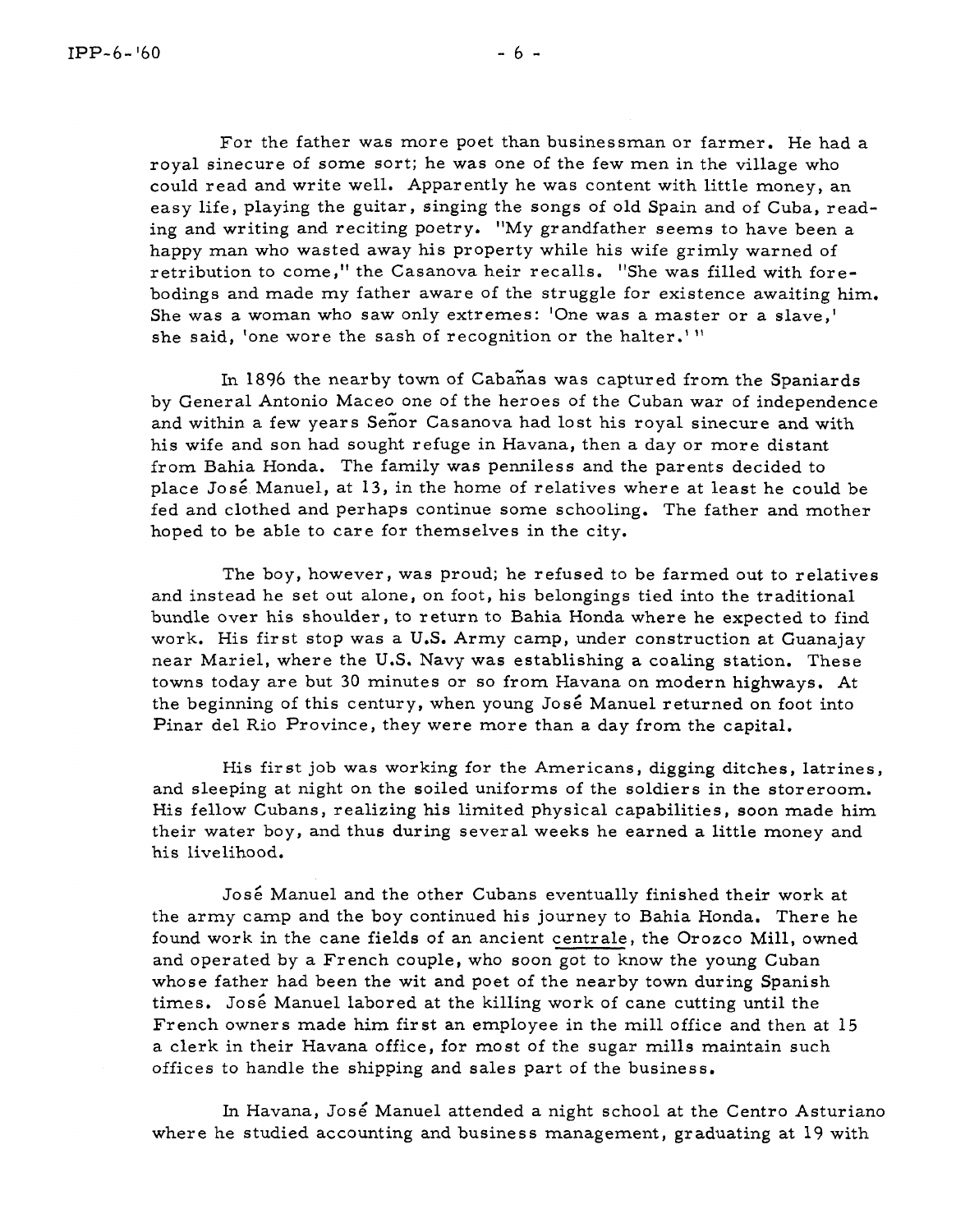certificates in these subjects. Meanwhile, he had risen steadily in the employ of his French friends; he seems to have had a persuasive personality and much native ability. "Everybody liked father ," his son reports. "He worked hard and he knew the sugar business from the bottom up. When he was but 20 he had a position of responsibility at Orozco and when he was 21 he was the choice of the mill's owners and creditors to manage the mill. The French family had been losing money steadily, they were in debt, and they decided to return to France. Father took over before he had become of legal age."

Within a few years, as sugar prices rose, young Casanova began to earn profits for the absentee owners and the Cuban creditors, mainly bankers. When he was 25, the young manager had paid the debts and earned a \$60,000 bonus from the owners, a fortune before World War I.

"In those days many mills were in debt and father had no trouble renting many of them. He used his capital to rent, buy, and sell mills and cane lands. He worked well; when he was about 28 he retired with about \$250,000 in cash, and investments in properties and bonds," the son reports. That would have been early in 1914, before war started in Europe. Or perhaps it was 1913. The son isn't certain. Anyway he knows his father was 27 or 28 and that he retired and went to Paris.

"Father wanted to learn French and he wanted to see Europe. He loved life. He liked people and he had a wonderful time for two years (until the United States entered the war) which he often spoke about. He learned to speak French well and he understood some English but he never spoke it."

"In Paris, he told me," the son continued, "he rented a studio and pretended to be a painter. He advertised for models and many came  $\dots$ .<br>Another time he met a Cuban Negro and hired him to dress as the servant of an Oriental potentate. Father wore a turban and went about Paris followed by his servant. They spoke in a language they had created and the people who saw them must have thought father was a very important character from the Orient. He played this game for weeks, he said."

Eventually the rich young Cuban came back to Havana. He was 30 and still very rich and the next 15 years he devoted to increasing his fortune. (He was 42 before he married José Manuel Jr.'s mother. They were divorced seven years later and the father remarried. The only other child is a daughter, half- sister to the heir, and about 26. Both widows are alive.)

During these years of fortune-making José Manuel organized Cuba's fir st national association of independent (non-American) sugar mill owners and he defended the small producer against the large one, mainly U.S.-owned. He was back of the legislation of the period that did away with monopolistic practices by which large mills squeezed the little ones until they sold out.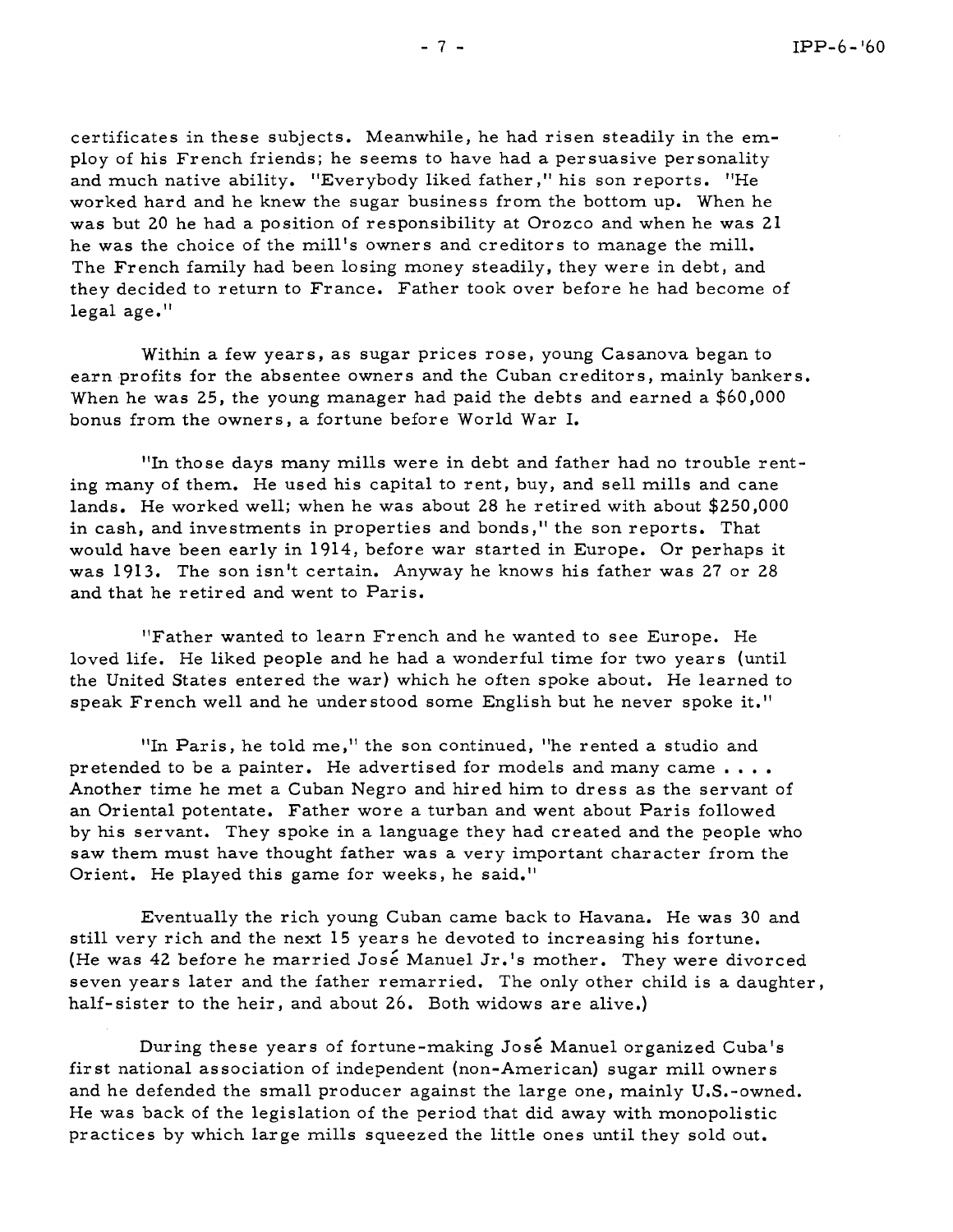"Father was a nationalist, and he fought to protect the Cubans in the sugar business. He was very successful. He brought about the basic laws still governing the business. In the United States he fought for Cuban interests. I often went to Washington with him to be his interpreter and the American officials<sup>1</sup> always said they found father a tough bargainer."

Don Jos6 Manuel had given his son a Cuban-American education: Ruston Academy in Havana until he was 10 (this is an American-run elementary school) then a Cuban academy and institute, then Culver Military Academy in Indiana, then the Babson Institute, and then at 19 the son was granted legal adulthood to become his father's assistant, with full powers to handle the business of the family. By that time the Casanovas had a new mill replacing the old Orozco and many acres of cane land. The elder Casanova was the recognized leader of the industry, with wide interests, a multimilliondollar fortune, and scores of friends on the island and in the United States.

Among his closest friends were the Riveros, don Nicolás, director of the newspaper Diario de la Marina from 1895 to 1919, his son, Dr. José Ignacio, who succeeded as the newspaper's director until his death in 1944 and José Ignacio, the last director of the now closed conservative journal.

"In the '30's when the Communists were pushing ahead," the son recalls, "a crowd decided to wreck the building of the Diario de la Marina. Father went there to help his friends the Riveros. He grabbed a submachinegun and went out to meet the mob, called to their leaders to parley with him, had a committee formed and took them to the editors. Soon the mob dispersed. Father believed in the power of reason. They say that if he could talk to anyone he could win them over to his side. In the present situation I am sure he would have gone to Dr. Fidel Castro in the beginning, to talk about the future of Cuba, and that the Prime Minister would have listened to father, He never would have accepted the loss of his property without a fight; not father."

The Casanova heir is a latifundista--a large landowner. The net income from cane lands owned by the family (unless the Government intervenes) is expected to exceed \$50,000 this year. This does not include profits from the sugar mill operation or from other sources. This enterprise was created by the father and preserved and enlarged by the son, who even before his father's death had shown his wisdom and ability in the business of the family, which he extended to include ranching and the raising of blooded cattle.

Father and son were born and reared in the Roman Catholic Church; the son recalls attending mass with his pious father, Yet the father was divorced in a civil court without church permission and remarried and the son has had two divorces and is now again remarried, without church consent.

 $1$  In their country home the family has an autographed picture of José Manuel with President Franklin D. Roosevelt.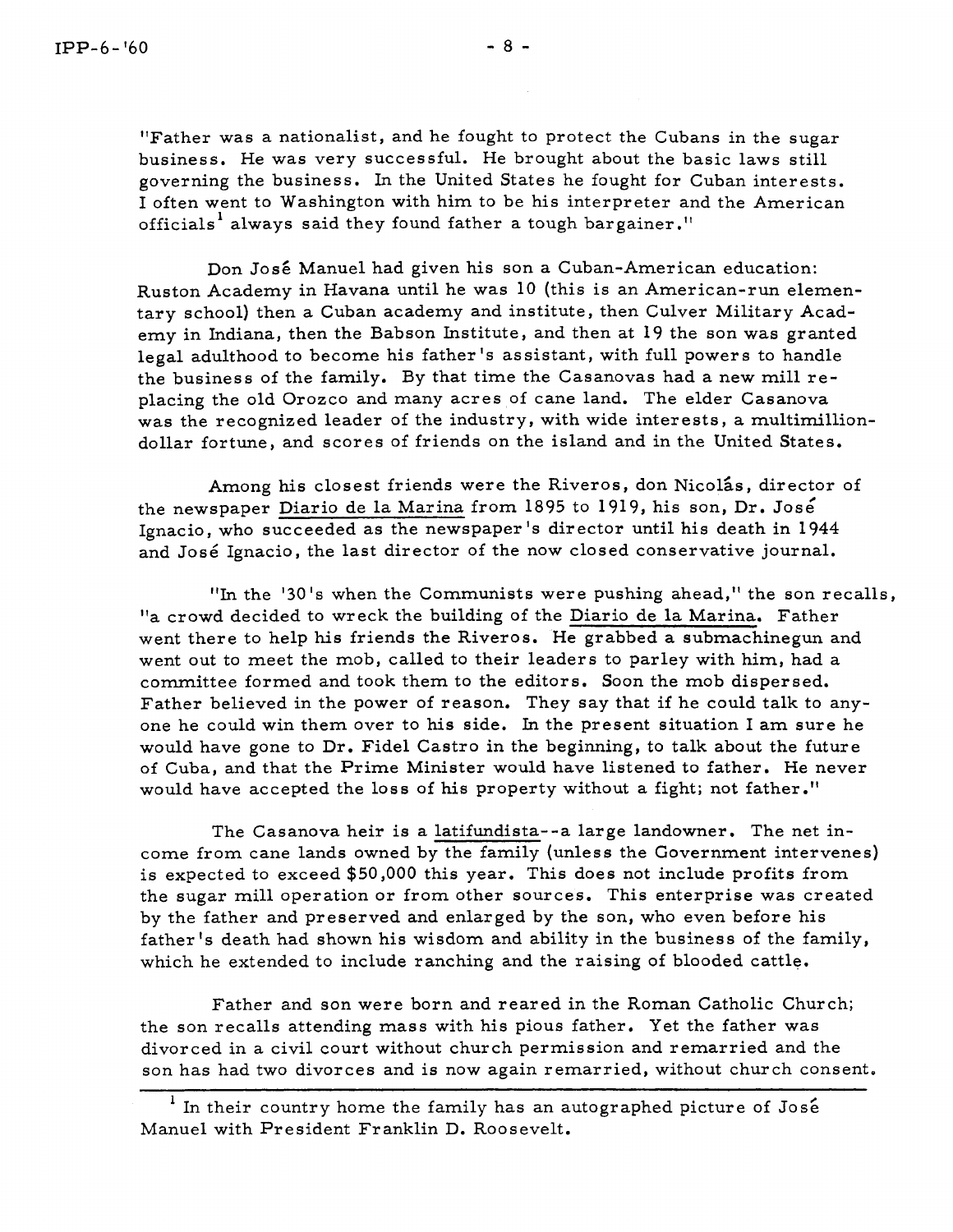The father's best friends were the editors-owners of the strongest pro-Church newspaper in Cuba, a paper which backed Franco in Spain and even the Nazis in Germany. Yet José Manuel and his son could be sincerely pro-American, while remaining Cuban nationalists.

Father and son considered themselves businessmen, not landowners primarily, and the father, as this account shows, was in no way sympathetic to or related to the landowning aristocracy of Cuba. Both father and son recognized the evils of the quasi-feudal system of the past; the father founded the first social security system in the sugar industry and helped to organize the sharecroppers to get for them some security in land tenure. The son agrees that to distribute the wealth of Cuba more equitably, and to improve the education and health of the rural landless peasantry, much heavier taxation was called for and also, he asserts, there had to be distribution of land to the landless farmers. He claims he would have accepted in good humor a "fair law" depriving him of much of his land and income.

But he denies feeling guilt because he inherited property from a self-made latifundista father who he considers to have been a great Cuban and a great father.

> $\mathcal{A}_\mathcal{K}$ sic.  $\frac{1}{2}$ У¢.  $\mathbf{x}_i^{\mathsf{I}}$

## Pepe de Holguin

One of the richest and most populated municipalities (counties) of Cuba is Holguin in central Oriente Province, with some 240,000 persons and Tepe de Holguin<br>
One of the richest and most populated municipalities (counties) of<br>
Cuba is Holguín in central Oriente Province, with some 240,000 persons and<br>
about 6,500 <u>fincas</u> (farms and estates). It has four prosper tute of Agrarian Reform (INRA) has some of its largest holdings and is engaged in large-scale irrigation projects. In the chief city of the county (Holguin, formerly Ciudad de San Isidoro de Holguin) there are several factories of national consequence (candies, soap, cigars, mosaics, etc.) and the usual numerous retail stores of the seat of a fertile farming county.

Cuba's busy Central Highway passes near the city of Holguin where it lined with gasoline service stations, garages, industrial buildings and an attractive roadside restaurant. It is about the proprietor of this day and night restaurant and his friends in Holguin that I write, about Pepe of Holguin. For his experiences, his views, and his attitudes may help to explain revolutionary Cuba. First, however, Pepe needs to be explained because although he is thoroughly Cuban, he is not from Oriente but from Havana and Connecticut, a man of parts and, even for a Cuban, an extremist in his fondness for baseball. In appearance he approaches the stereotype of a Mexican general (Hollywood version)--bull-chested, paunched, agile at 50, and with black eyes, strong hairy arms and hands, and a flashing pearl and golden smile.

Pepe is the owner of what in Cuban terms is a substantial business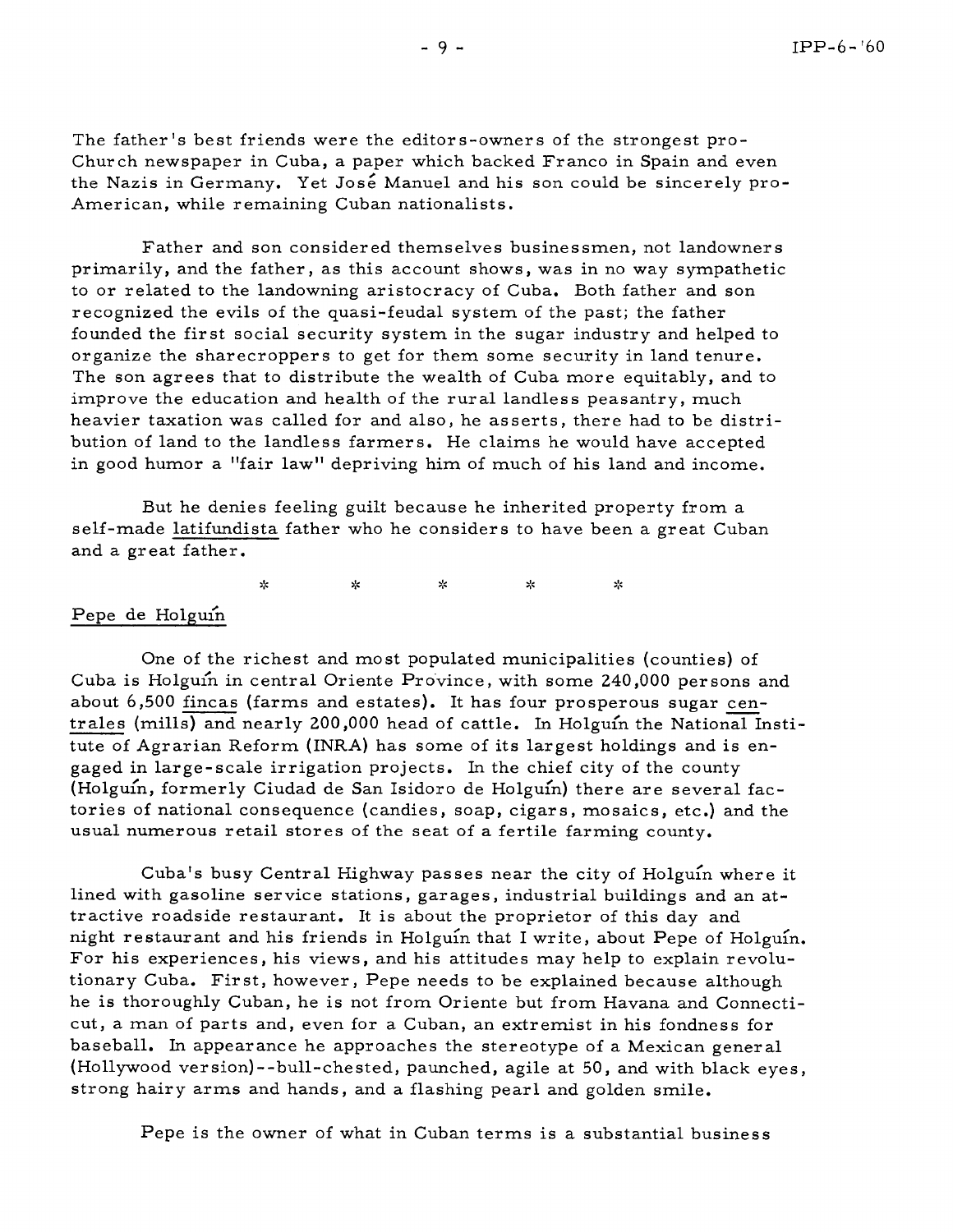For some 10 years Pepe worked in a Connecticut foundry, earning "up to 130 bucks a week." The work "was rough" but that isn't why Pepe came back to his native Cuba. It was "the immigration people" and seemingly a domestic crisis (his first wife remained in the United States and remarried) that sent Pepe and his capital back to Cuba about eight years ago, when he purchased the roadside restaurante in Oriente, "the best part of Cuba."

The Castro Revolution, which he said he strongly favored, did not affect Pepe much. Business, he reports, "is O.K. I can't complain. I could use more tourists, more motorists."

But with his 24-hour service, his excellent food and bar, dance floor, music, and separated outdoor thatch-covered patios, Pepe gets plenty of local trade from among the revolutionary elite and the businessmen of Holguin. Since his establishment never attracted the landowning wealthy of the county, not regularly at least, and since it has no overtones of depravity or luxury, it is "acceptable" to the revolutionaries, though to one of them recently Pepe himself was not.

"I have the habit of saying what I think," Pepe declared. "In the States you say what you think and no one cares. So I do it here. I tell people what I don't like and I tell them what I do like. When I don't like something, I yell like a bull.

"So it came the first of May and in the days before they came to me, these friends, and they said: 'Pepe, why don't you come to march with us on May Day.' And I said to them 'Amigos, on a holiday I am tired and glad for the rest.' And I said to them: 'I work here 20 hours nearly every day. When I am closed, which is not often, I want to stay home and read.'

"So they went away. Then I saw some of the other chicos who were going to the May Day parade and they called me a reactionary because I wasn't going and I told them: 'See here, you fellows. I know you. You went to the Batista meetings, too. You go to all the manifestations. You are aficionados of meetings. You just like to march and yell. And you don't work so much either, between the meetings.' That's what I told them because I have a habit of saying what I believe. And it was true, absolutely true. I saw those same people going to the Batista meetings. But they didn't like what I told them. They were mad, very mad, at me. So I said, 'So what, let them be mad. It is true what I told them.'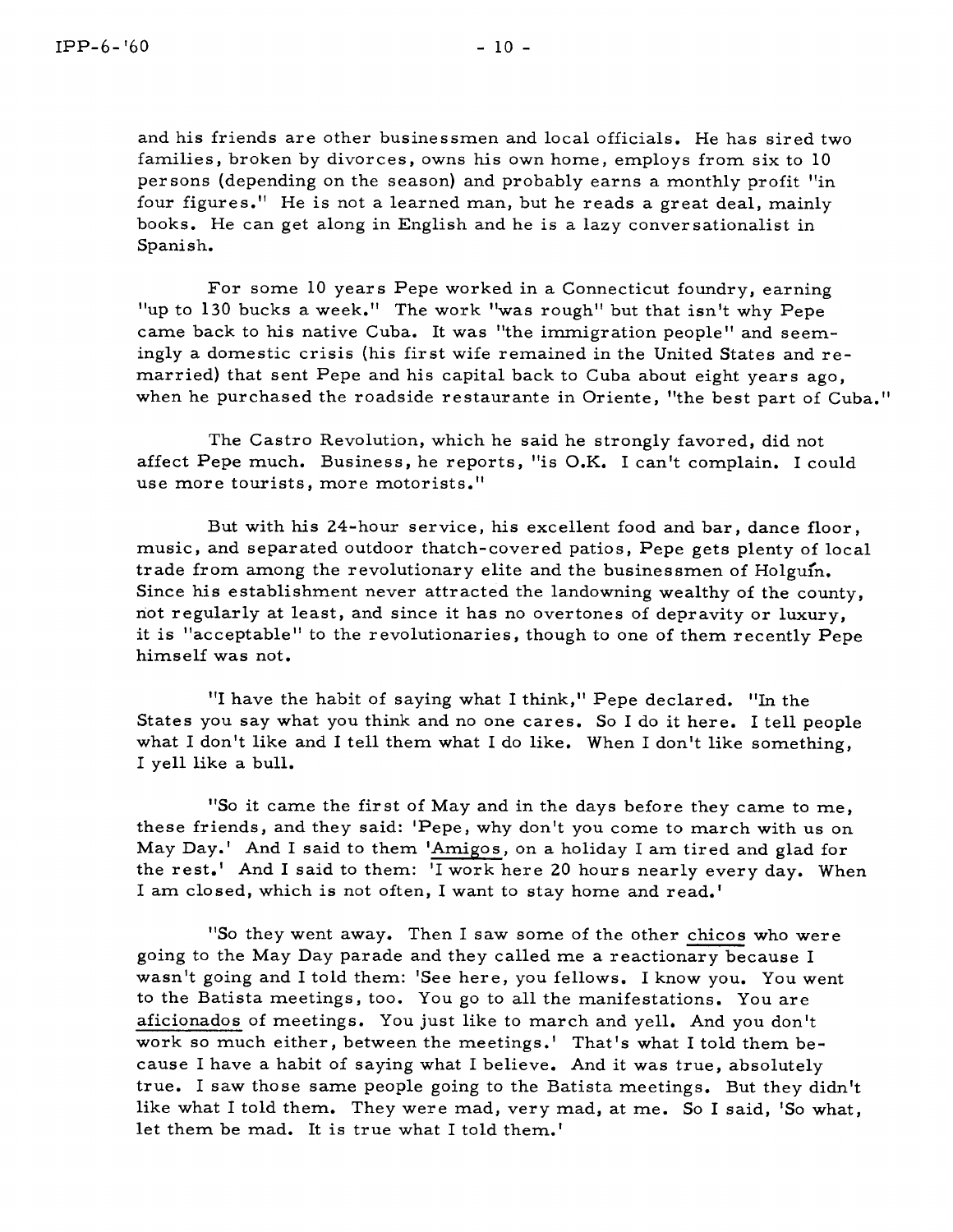"Then came the guy from SIER (Servicio Inteligencia Ejercito Rebelde, the intelligence service of the army) and he told me: 'You come along with me. You have been making counterrevolutionary talk.'

"I looked at this guy and I said: 'Oh! You want to arrest me for what I have said.' And he said: 'You are dividing the people making this counterrevolutionary talk.' And I said: 'Pardon me, but I thought the Batista times had ended. I must be mistaken. I see I am mistaken because now no one can say what he believes without being arrested. So we are back in Batista times, I guess.'

"He got real red, this SIER guy. I knew all about him. He had been arresting people and they couldn't yell back. They were afraid. They belonged to the wrong class or something. But I can yell and I yelled and I telephoned the chief of the SIER in Holguin and right there in front of this guy I told him what he had said. And the chief came over and he said 'leave this man alone' and then he began to investigate, because I told him about the innocent people this guy had put in jail, and they were released and this guy was kicked out and I mean kicked out and into jail himself.

mocent people this guy had put in jail, and they were released and this guy<br>was kicked out and I mean kicked out and into jail himself.<br>"So you see, señor, we are <u>not</u> in Batista times because that never<br>would have happen police they would beat you. Not now, They put this guy in jail where he belongs for arresting innocent people and for telling me I had to go to jail because I said what I think. Is it not better now? Of course.

"Oh, I know these agents, these people who want to make you agree with them or else. I know the Communists because I lived with them for three years. I learned all their songs. But they never convinced me. Not  $Pepe.$ "

The dictatorship of President Gerardo Machado placed Pepe de Holquin in jail for the first and last time, and there he met the Communists. "I was just 15 years old and they couldn't try me because of my age. So they held me for three years in Principe Prison in Havana 'at the disposition of the President' as they said. That was in 1925 and when I got out I went to the States.

"I was a revolutionary at 15 and they gave me a bag filled with grenades to take to Havana from Miramar (a suburb) and I was walking across the bridge to Havana when they grabbed me. They were waiting. Someone had squealed.

"I fought them. I was young and I had a gun and I shot some of them, wounded them, and they shot me in the leg, and I went to the prison. The place was filled with Communists and they taught me all their songs, the Internationale and the others, and told me all about Russia and Marx, but I